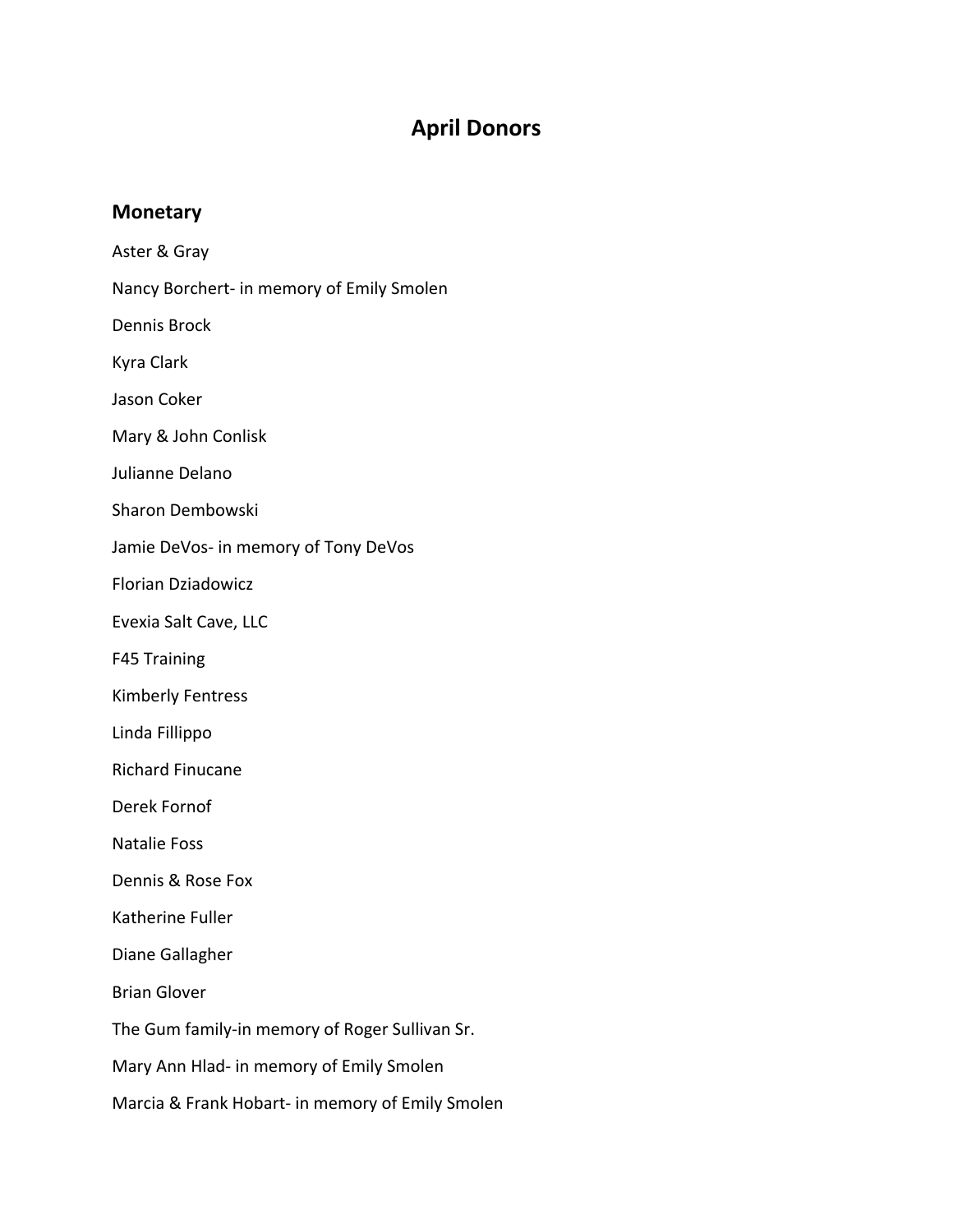Bryan Hunt

Andrew & Bonnie Hunter

Tom Juday

Richard Klasen

Paul Kohlhoff

James Korienek

Kouts High School Junior Class

Michael Kowalke

Allison Kroft

Emily Kunz

Jerry & Diane Land

Joalyn Lyp

James Mcquillan

Ruth Merkner

Scott Miller

William & Juliann Moss

Steven Nolan

Frances Omeara

Tracey Onohan

Clarence & Cynthia Peacock

Pinto Pirates‐ in memory of Roger Sullivan Sr.

Jordan Ramirez

Lisa Reick

Caressa & Nicholas Retherford‐ in memory of Emily Smolen

Rittenhouse Village at Valparaiso

Daniel Roth

Jackie Sabol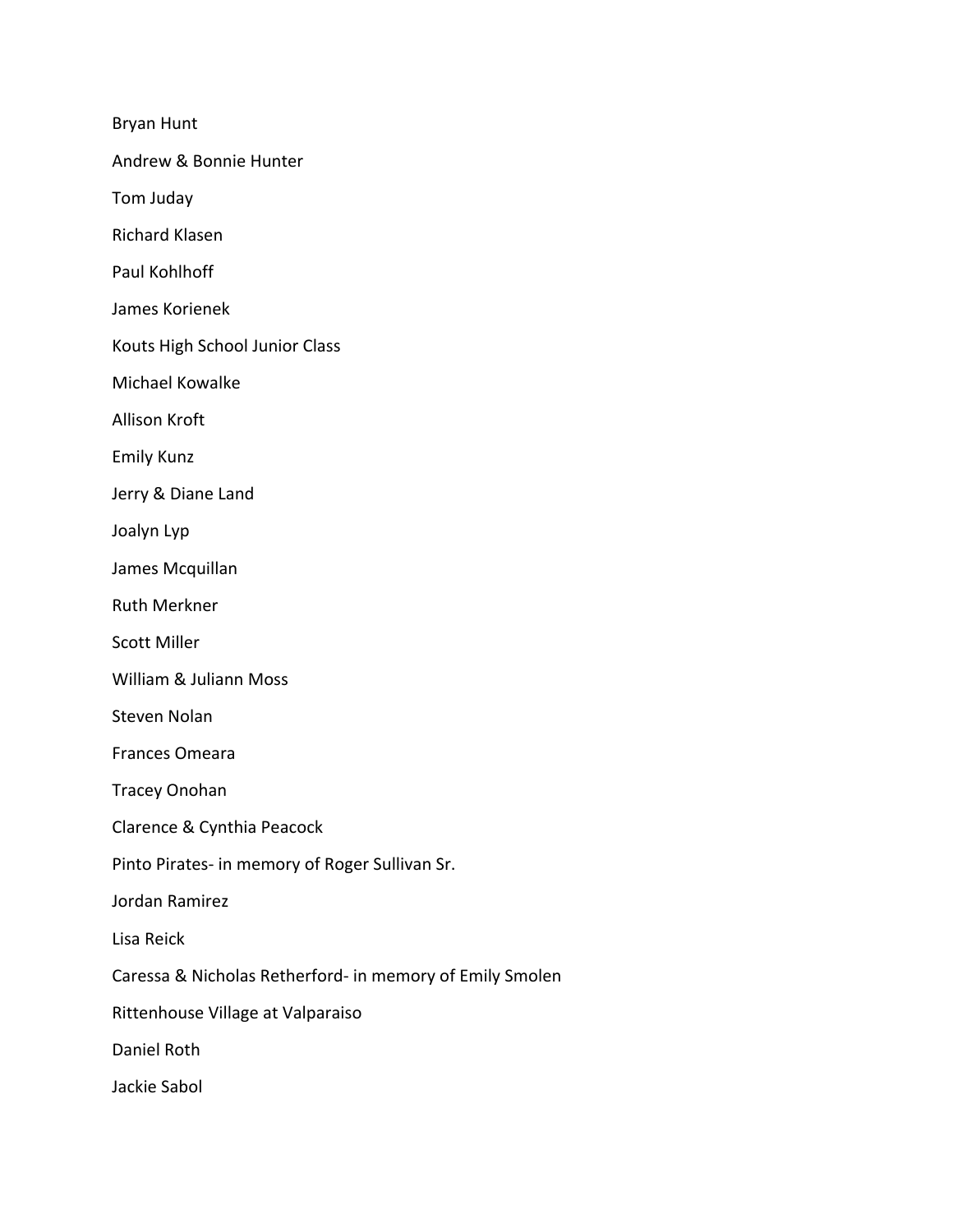| Deann & Jason Sheldon- in memory of Emily Smolen       |
|--------------------------------------------------------|
| <b>Emily Smolen</b>                                    |
| Ken & Pam Snow                                         |
| Rita Stanfield                                         |
| <b>Christine Starkey</b>                               |
| Shannon & Barbra Stooksbury- in memory of Emily Smolen |
| <b>Steven Sutter</b>                                   |
| Caroline Taylor- in honor of Cheryl Bohling            |
| Telamon                                                |
| Janet Thomas- in memory of Emily Smolen                |
| <b>Megan Torres</b>                                    |
| <b>Alex Vargas</b>                                     |
| Vasana Health                                          |
| <b>Cindy Weiss</b>                                     |
| Ryne Wheatley                                          |

## **In Kind**

Michele Bartels

Julie Casbon

Joseph Casey

Rebecca Chandler

Brenda Craige

Roberta Kicinski

Kaitlyn Lear

Misty Martinez

Lexi Matheny

Mitzi Ann McGlone